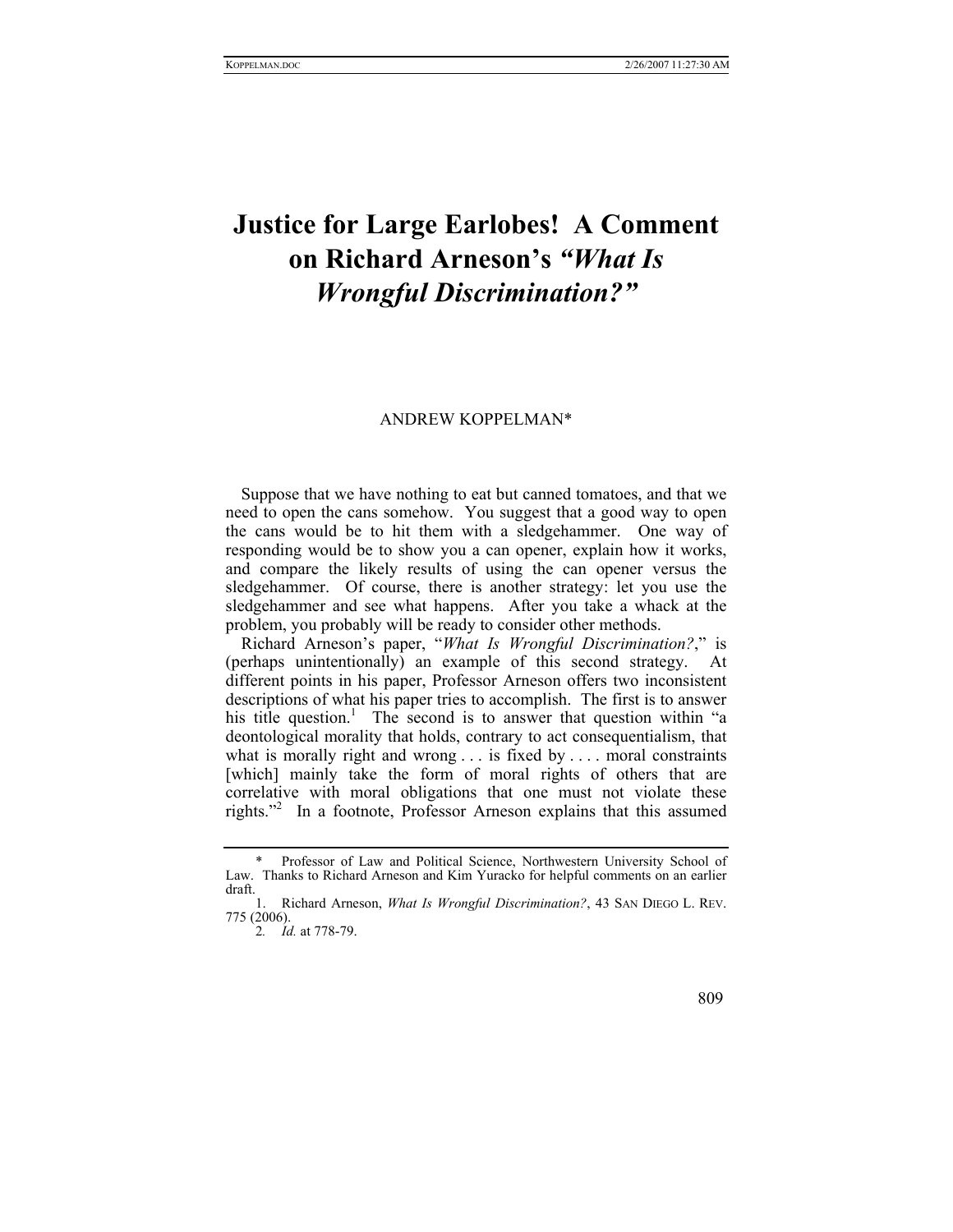moral framework "is not the one I would ultimately endorse. The project of this essay is to explore what one should hold about discrimination, given that one adheres to a deontological morality."<sup>3</sup> In other words, he is going to try to do the job with a tool that he thinks is flawed. He is not going to show us how to open the can. He is going to show us how to open the can with a sledgehammer. It is therefore unsurprising—and not necessarily a criticism of Professor Arneson—that the exercise is messy and results in less nourishment than we might have hoped for.

Within the deontological framework, Professor Arneson suggests, one should hold that "[d]iscrimination that is intrinsically morally wrong occurs when an agent treats a person identified as being of a certain type differently than she otherwise would have done because of unwarranted animus or prejudice against persons of that type.["4](#page-1-1) "Animus is hostility or, more broadly, a negative attitude, an aversion.["5](#page-1-2) Prejudice is "faulty belief," which means not simply "responding to individuals on the basis of statistical indicators their broad characteristics suggest," but specifically "beliefs . . . formed in some culpably defective way," as for example if "I simply am . . . lazy in forming beliefs.["6](#page-1-3)

Professor Arneson defends his view against Judith Thomson's claim that an action's moral permissibility can be fully assessed on the basis of a thin description of that action, unencumbered by whether the agent would be at fault if he did it or with what intention the agent would do the action if he were to do it.<sup>[7](#page-1-4)</sup> Intentions, he argues, might render morally wrong an otherwise permissible action. He then considers some possible thin description accounts of wrongful discrimination, for example, a right of the most qualified applicant to be selected for a job, and shows that they will not adequately capture the wrongfulness that we are after.

After filling out his conception of wrongful discrimination, Arneson shows that this conception is not very helpful in determining which kinds of discrimination are particularly wrongful. The definition can encompass, for example, discrimination against persons with large

<span id="page-1-4"></span><sup>7</sup>*. Id.* at 779-84.



<span id="page-1-0"></span><sup>3</sup>*. Id.* at 778 n.7.

<span id="page-1-1"></span><sup>4</sup>*. Id.* at 779.

<span id="page-1-3"></span><span id="page-1-2"></span><sup>5</sup>*. Id.* at 787.

<sup>6</sup>*. Id.* at 779, 787-89. This part of Arneson's paper is under-theorized. What would it mean to be reprehensibly lazy in forming one's beliefs? Accuracy has costs. Everyone believes things on the basis of dubious hearsay, if only because it is not worth the trouble to investigate further. Some further account—which probably will turn on the kinds of considerations of historical and cultural context that  $\vec{l}$  emphasize at the end of this paper—is necessary before we can know what sometimes makes otherwise normal laziness reprehensible.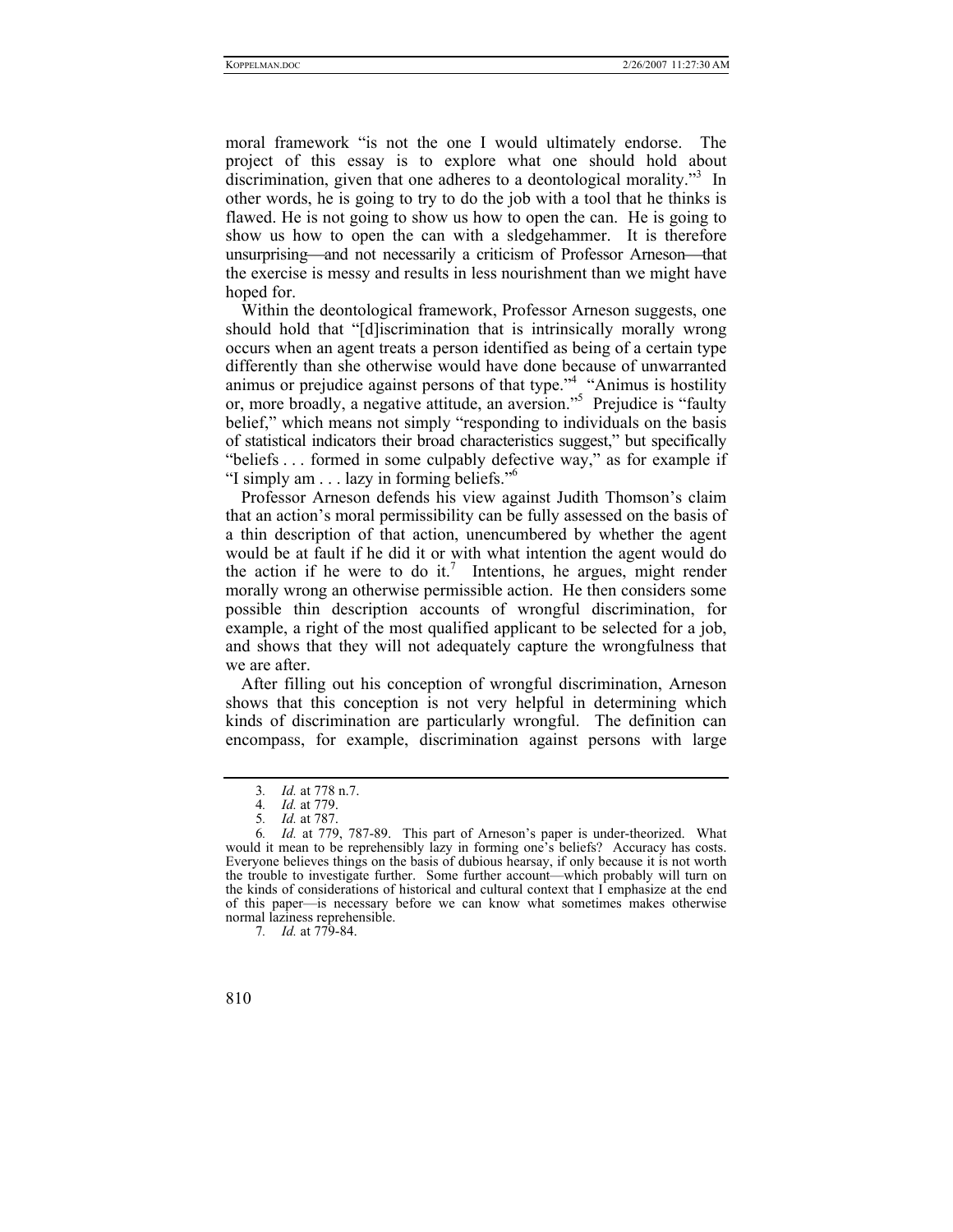earlobes if done with animus or prejudice. $8$  The upshot is that "clarifying the idea of wrongful discrimination is not going to do much heavy lifting for the task of determining what social justice requires with respect to policies for dealing with suspect classifications.["9](#page-2-1) He surveys discrimination based on age, sex, sexual orientation, and beauty or ugliness to show that they "pose radically separate and distinct questions of justice that require remedies specifically attuned to each type of classification's particular set of issues."<sup>10</sup> So, Arneson concludes, "the antidiscrimination norm does not help in formulating policies which adequately respond to the motley of issues we face."<sup>[11](#page-2-3)</sup>

I agree with Professor Arneson that the antidiscrimination norm he formulates is not much help in deciding concrete discrimination issues. However, unless better tools can be shown, the case for the sledgehammer has not been refuted. Everything he says can be admitted, and the deontologist can still respond, "Well, Richard, do you want the tomatoes or not?"

The crucial flaw in deontology as Professor Arneson conceives it is that it considers the discriminator in isolation: wrongful discrimination is identified wholly in terms of the discriminator's defective intentions. Social context disappears from the analysis. According to Arneson, discrimination against people with large earlobes, if based on animus or prejudice, is indistinguishable from discrimination against African-Americans.

Because Arneson focuses so tightly on the discriminator's intentions, the discrimination itself disappears from his analysis. His description in defining the wrongful conduct is as thin as anything Thomson proposes, but unlike Thomson, Arneson focuses on the perpetrator's mental state rather than the discriminator's external conduct. It is not clear that he needs to look at external conduct at all. I can unfairly subject a person to my unwarranted animus simply by scowling at them, unnoticed, as they

<span id="page-2-3"></span><sup>11.</sup> Arneson, *supra* note 1, at 796.



<span id="page-2-0"></span><sup>8</sup>*. Id*. at 796.

<span id="page-2-2"></span><span id="page-2-1"></span><sup>9</sup>*. Id*.

<sup>10</sup>*. Id.* This part of the paper is itself encumbered by unfortunate stereotypes, as when he asks us to suppose that "in a sexually tolerant society, gay men are not significantly involved in the childrearing, on the whole and on the average." *Id.* at 802. The 2000 Census found that, of the nearly 600,000 same-sex couples who reported themselves as "unmarried partners," children were present in 34% of lesbian couples and 22% of gay male couples. For comparative purposes, consider that Census also found 46% of married heterosexual couples were raising children. SEAN CAHILL, SAME-SEX MARRIAGE IN THE UNITED STATES 43-46 (2004).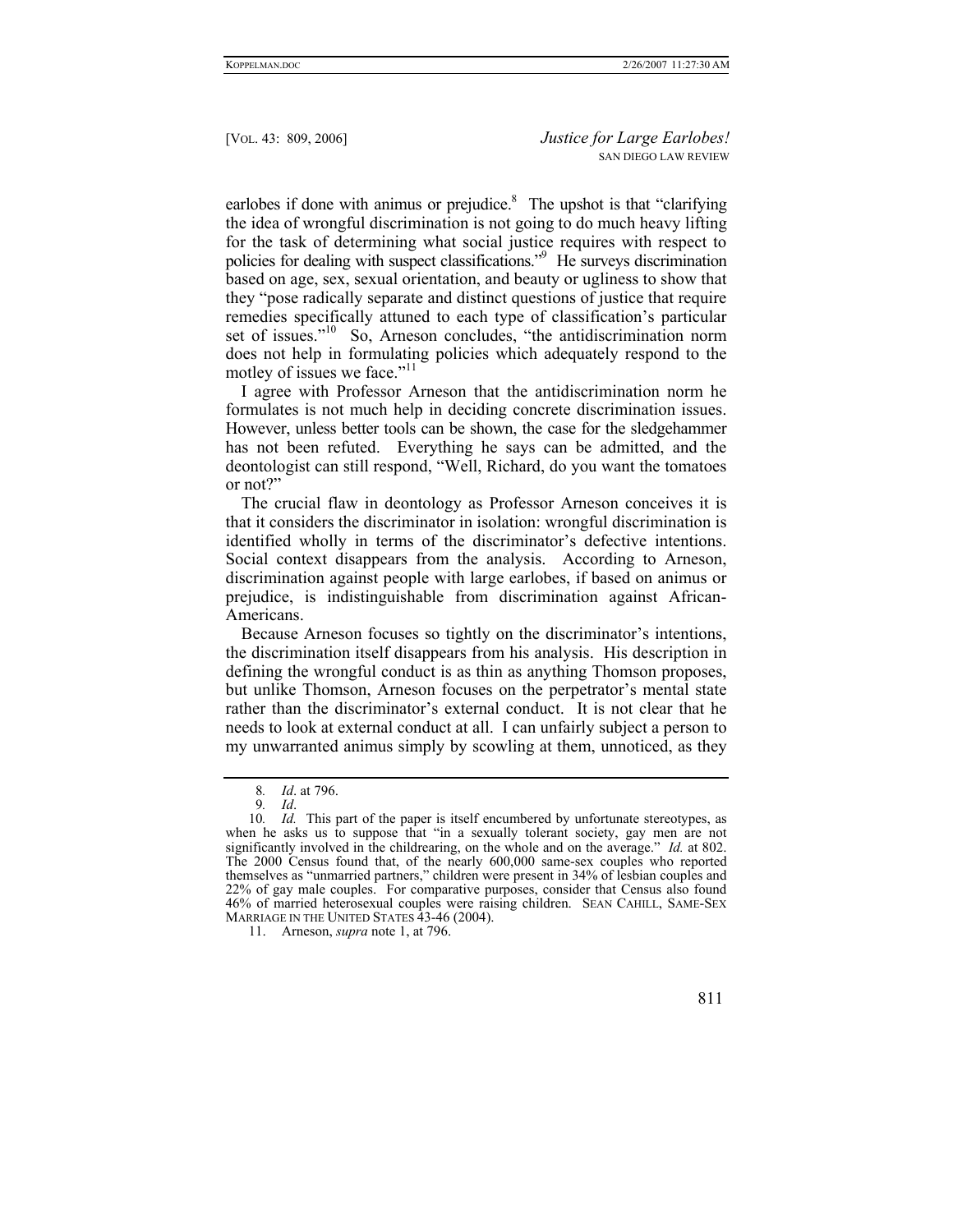pass by my window. Perhaps such scowling is intrinsically wrong in all contexts. But discrimination thus understood has little to do with the kind of discrimination in which most of us are interested. If all discrimination were of that kind, then it is unlikely that anyone would have bothered to organize this symposium.

Professor Arneson is right that thick description is what is needed, but the description we need is thicker than the one he describes. At the end of his paper, he describes the larger project as "liberating society from the social pathologies inherited from past caste hierarchies (and about preventing the rise of new invidious caste hierarchies) . . . . "<sup>12</sup> Yet his account of wrongful discrimination has no necessary place for history or culture. Any account of discrimination that does not rely on history or culture will be a poor tool for the job of identifying wrongful discrimination.

If one examines the prevailing theories of antidiscrimination law, one finds that some focus, as Professor Arneson does, on the process by which discriminatory decisions get made, some focus on discrimination's stigmatizing message, and some focus on the bad tangible results. All capture a part of the problem.

Process theory, which focuses on racism's contaminating effect on the way in which decisions get made, is the type of approach that Professor Arneson has offered us. It focuses on the decisionmaking process to see whether that process is contaminated by unwarranted animus or prejudice. As we have seen, this approach has difficulty distinguishing racism from earlobe discrimination. Yet at the same time, it depends on this very distinction: Professor Arneson's paper implicitly relies on race as the paradigmatic case of discrimination from which he wants to generalize. Process theory thus points beyond itself toward a larger problem that lets us understand why some kinds of discrimination are especially problematic.

That larger context is the focus of result-based theories. But those theories, too, are incomplete. A theory that focuses on stigma fails to specify which sorts of stigma are impermissible and why. A stigmafocused theory also points beyond itself to a larger social reality in which stigma is inscribed and reproduced. Group-disadvantage theories focus directly on social reality. But if we only look at material disadvantage, we lose sight of any specific concern about discrimination. In order to capture this, we must pay attention to process. The search for the central

<span id="page-3-0"></span>12*. Id.* at 807.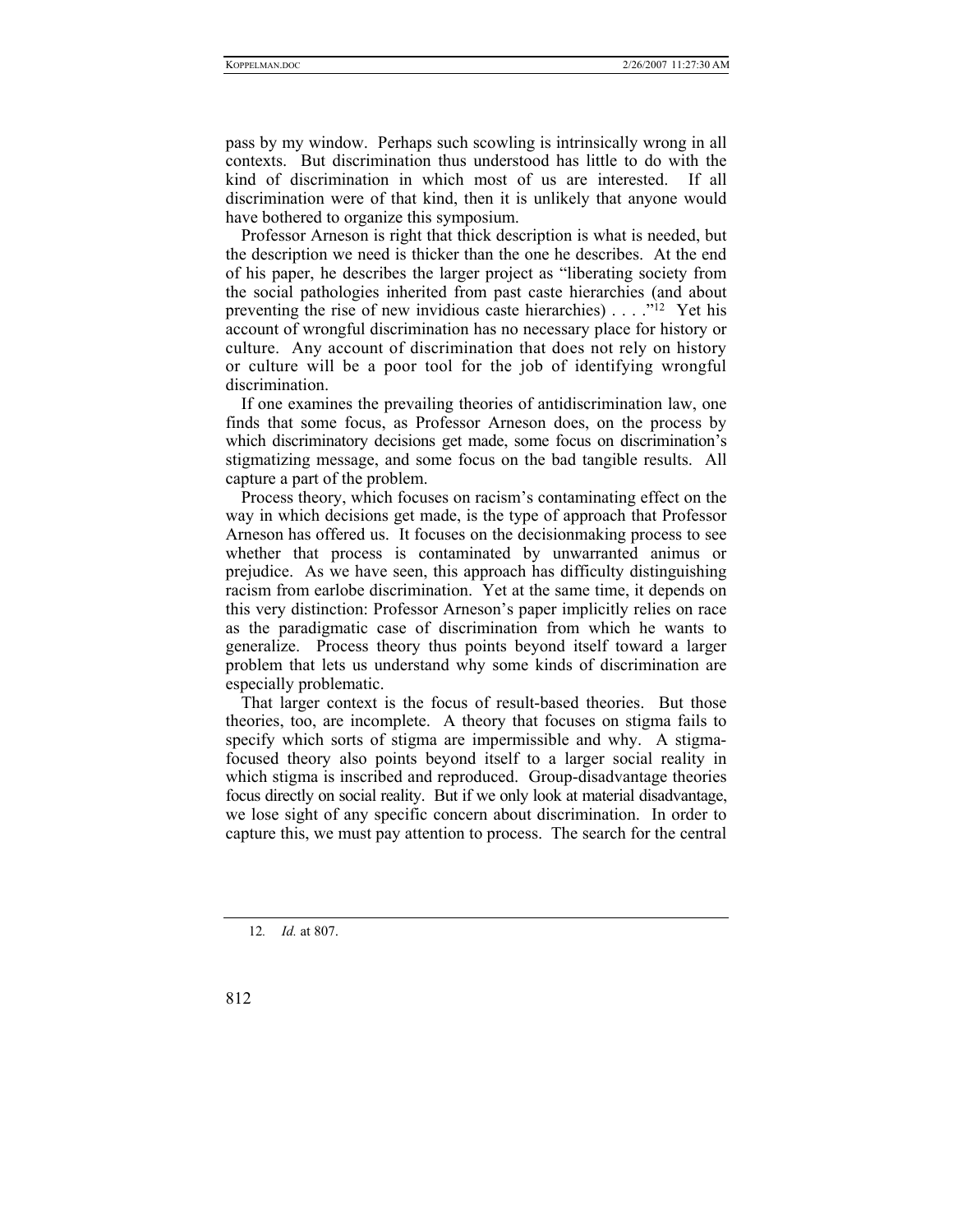project of antidiscrimination law thus moves in a circle. Each theory is incomplete and points toward one of the others.<sup>[13](#page-4-0)</sup>

The theories are thus connected because each of them identifies one moment in a process by which inequality is institutionalized. In the decisionmaking process, stigmatic meanings such as racism (which wrongly attributes inferior worth to some people) are externalized into the world. Once externalized, they become objective in a distribution of prestige (or lack thereof), power, and tangible goods. Through the experience of this objective reality, society's members internalize the meanings anew.

Each theory focuses on one of the moments through which a stigmatizing reality reproduces itself.<sup>14</sup> Process theorists focus on the moment of externalization, when stigmatizing meanings manifest themselves in decisionmaking. Group-disadvantage theorists focus on the moment of objectivation, the concrete reality that these meanings create. Stigma theorists focus on the moment of internalization, when the meanings are absorbed by the participants in the culture. Strictly speaking, none of these theories are wrong; indeed, all have part of the beast in their grip. Moreover, because each of these moments is necessary to the meaningproducing process, the disruption of any one of them would help derange the process.

One can better fight the beast if one can see it whole. Each of the three diagnoses of the problem points to an aspiration that cannot be realized if only that particular symptom is addressed. Repairing the decisionmaking process is impossible without sealing off the source of the contamination. The contamination's source turns out to be the racism entrenched within the larger culture in which the process is situated. Racial stigma cannot be ended without changing the social facts in which that stigma is inscribed and which in turn daily reinscribe it. Material inequalities cannot be addressed without changing the process by which they are generated and legitimated. All three theories point toward a larger problem, one that is deeply embedded in our culture.

Each of us, in our daily activities, constitute the culture in which we live, and to that extent each of us has the ability, and therefore the

<span id="page-4-1"></span><sup>14.</sup> Descriptions of the wrongs of discrimination can, of course, be disaggregated even further. *See, e.g.*, Andrew Koppelman, *Defending the Sex Discrimination Argument for Lesbian and Gay Rights: A Reply to Edward Stein*, 49 UCLA L. REV. 519, 519-20 (2001).



<span id="page-4-0"></span><sup>13.</sup> The claims I make here are defended in detail in ANDREW KOPPELMAN, ANTIDISCRIMINATION LAW AND SOCIAL EQUALITY 1-114 (1996).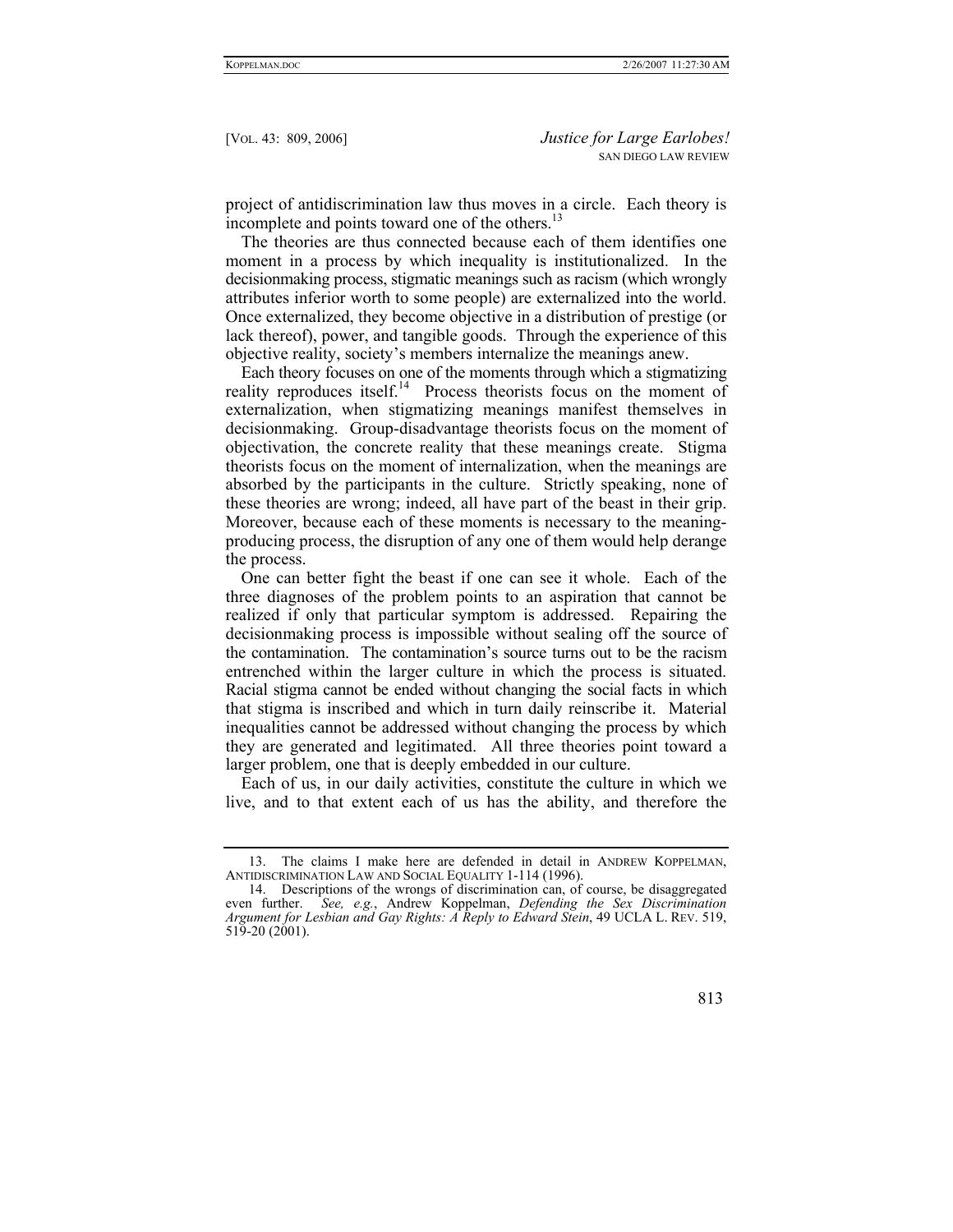obligation, to reshape that culture. This means that we have an obligation to avoid racial discrimination that does not apply to discrimination against those with large earlobes. It is true, as Professor Arneson says, that different kinds of discrimination present different issues. But it is possible to say more than that, and to note some unifying themes. What unites discrimination against African-Americans, women, and gay people is that they are all, in American culture, subject to discrimination based on a belief that they are less worthy and deserving than others, and that by virtue of their status, their welfare matters less than that of others.<sup>[15](#page-5-0)</sup>

Finally, both Professor Arneson and I have been very hard on deontology here, so let me end with a few words on deontology's behalf. There is nothing in the structure of deontology that demands that it be indifferent to the issues of social context raised in this essay. The premier minimal-state deontologist is Robert Nozick, for whom we have no obligations other than the avoidance of force and fraud.<sup>16</sup> But even Nozick cannot be indifferent to whether prejudice infects the culture. Nozick is as devoted to state impartiality as any process theorist, and so cannot tolerate racism, even unconscious racism, in government decision making.<sup>17</sup> In a culture in which racism, conscious or unconscious, is pervasive, government decisionmakers who have internalized that racism will be incapable of neutrality, even with respect to the minimal range of government functions that Nozick deems legitimate. Killers of blacks will receive less harsh treatment than killers of whites. Thugs who attack gay people may not be sanctioned at all. Rape and sexual harassment of women will not be taken seriously by the state. Transformation of the culture is necessary if impartial government decisionmaking is to become a reality. If, as Nozick thinks, people in the state of nature have good reason to establish an impartial state, then they have equally good reason to purge their culture of pervasive prejudice.<sup>18</sup> And this can generate an

<span id="page-5-0"></span><sup>15.</sup> Here this is only a summary assertion. For extensive supporting arguments, see KOPPELMAN, *supra* note 13, at 115-76; Andrew Koppelman, *Are the Boy Scouts Being As Bad As Racists?: Judging the Scouts' Antigay Policy*, 18 PUB. AFF. Q. 363, 364-73 (2004).

<span id="page-5-1"></span><sup>16</sup>*. See generally* ROBERT NOZICK, ANARCHY, STATE, AND UTOPIA (1974) (arguing that the nonviolation of individual rights serves as a moral constraint on action rather than as an end state to be achieved). However, Nozick's libertarianism is an unattractive position. *See* THOMAS POGGE, REALIZING RAWLS 15-62 (1989) (arguing that Nozick's institutional scheme "is not sensitive to what sort of social world his ground rules would tend to engender given full compliance . . . ."). Moreover, in his later work Nozick abandons his libertarian position. *See* ROBERT NOZICK, THE EXAMINED LIFE 286-96  $(1989)$ .<br>17.

<span id="page-5-2"></span><sup>17</sup>*. See* KOPPELMAN,*supra* note 13, at 182.

<span id="page-5-3"></span><sup>18</sup>*. See id.* at 172, 183-84.

<sup>814</sup>